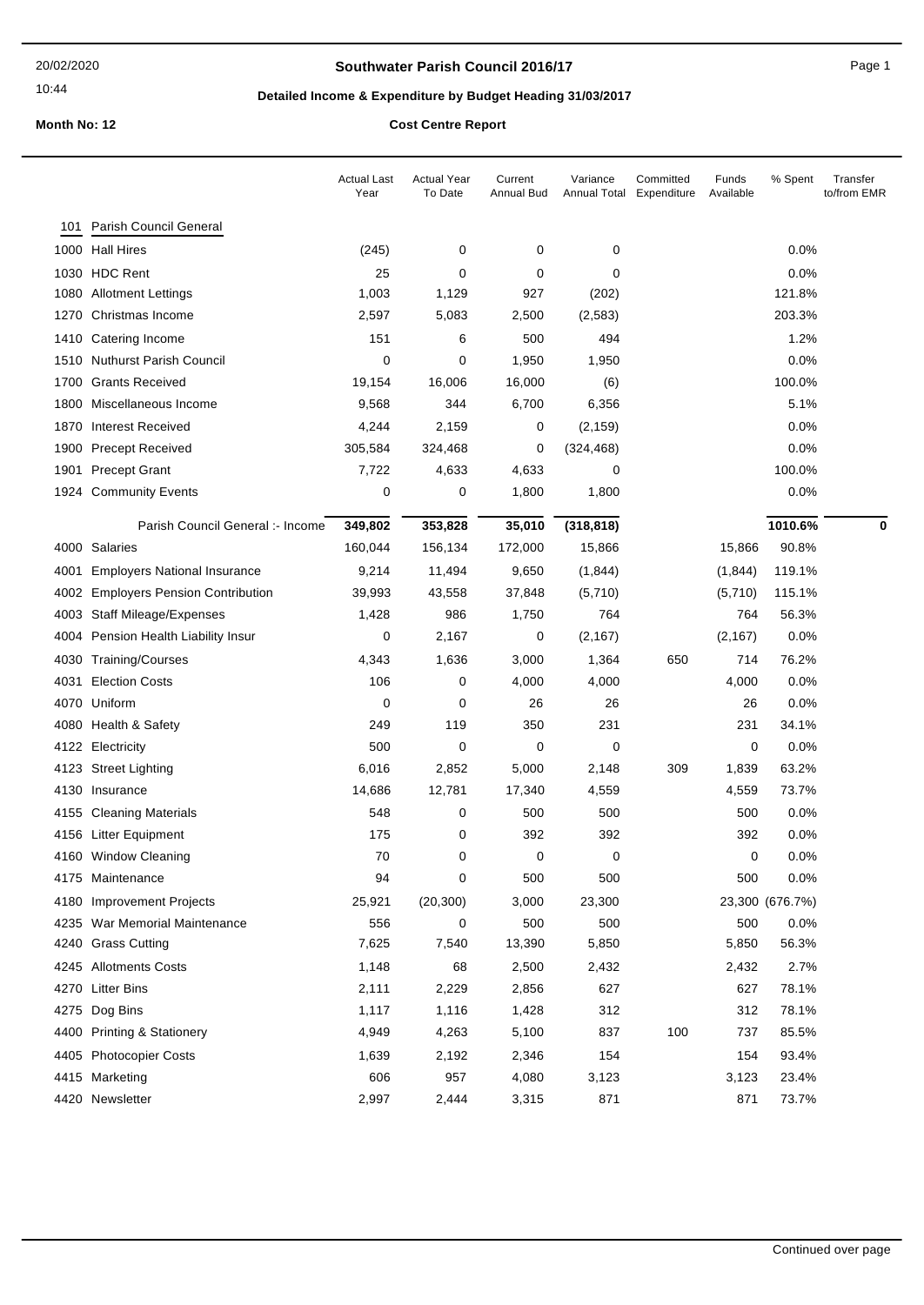### **Southwater Parish Council 2016/17** Page 2

## **Detailed Income & Expenditure by Budget Heading 31/03/2017**

|      |                                                | <b>Actual Last</b><br>Year | <b>Actual Year</b><br>To Date | Current<br>Annual Bud | Variance<br>Annual Total | Committed<br>Expenditure | Funds<br>Available | % Spent | Transfer<br>to/from EMR |
|------|------------------------------------------------|----------------------------|-------------------------------|-----------------------|--------------------------|--------------------------|--------------------|---------|-------------------------|
|      | 4425 Communications & Consultancy              | 9,239                      | 16,322                        | 7,500                 | (8,822)                  |                          | (8,822)            | 217.6%  |                         |
|      | 4440 Telephone                                 | 3,096                      | 3,584                         | 1,873                 | (1,711)                  |                          | (1,711)            | 191.4%  |                         |
|      | 4455 Postage                                   | 769                        | 877                           | 500                   | (377)                    |                          | (377)              | 175.5%  |                         |
| 4460 | Subscriptions                                  | 2,941                      | 3,050                         | 3,000                 | (50)                     |                          | (50)               | 101.7%  |                         |
| 4480 | <b>Computing Costs</b>                         | 4,883                      | 3,921                         | 3,500                 | (421)                    |                          | (421)              | 112.0%  |                         |
|      | 4500 Chairmans Allowance                       | 181                        | 470                           | 300                   | (170)                    |                          | (170)              | 156.7%  |                         |
| 4520 | Members Travel & Subsistance                   | 10                         | 0                             | 500                   | 500                      |                          | 500                | 0.0%    |                         |
|      | 4550 Bank Charges                              | 1,738                      | 1,400                         | 0                     | (1,400)                  |                          | (1,400)            | 0.0%    |                         |
| 4555 | Legal Expenses                                 | 7,610                      | 6,210                         | 4,000                 | (2, 210)                 |                          | (2, 210)           | 155.3%  |                         |
| 4570 | <b>Internal Audit</b>                          | 587                        | 807                           | 1,500                 | 693                      |                          | 693                | 53.8%   |                         |
|      | 4580 External Audit                            | 1,600                      | 1,300                         | 2,000                 | 700                      |                          | 700                | 65.0%   |                         |
|      | 4585 Professional Fees                         | 3,328                      | 3,226                         | 1,530                 | (1,696)                  |                          | (1,696)            | 210.9%  |                         |
|      | 4600 Christmas Expenses                        | 4,388                      | 5,507                         | 1,000                 | (4,507)                  | 3,418                    | (7, 925)           | 892.5%  |                         |
|      | 4730 Licences                                  | 146                        | 0                             | 1,000                 | 1,000                    |                          | 1,000              | 0.0%    |                         |
|      | 4750 Catering Costs                            | 828                        | 515                           | 500                   | (15)                     |                          | (15)               | 103.0%  |                         |
|      | 4800 Grants - Community                        | 11,071                     | 18,194                        | 20,000                | 1,806                    |                          | 1,806              | 91.0%   |                         |
|      | 4916 Community Events                          | 1,159                      | 0                             | 1,550                 | 1,550                    |                          | 1,550              | 0.0%    |                         |
|      | 4925 Bus Shelter                               | 0                          | 428                           | 117                   | (311)                    |                          | (311)              | 366.0%  |                         |
|      | Parish Council General :- Indirect Expenditure | 339,708                    | 298,049                       | 341,241               | 43,192                   | 4,477                    | 38,715             | 88.7%   | 0                       |
|      |                                                |                            |                               |                       |                          |                          |                    |         |                         |
|      | Net Income over Expenditure                    | 10,094                     | 55,779                        | (306, 231)            | (362,010)                |                          |                    |         |                         |
|      | 102 Parish Office/Beeson House                 |                            |                               |                       |                          |                          |                    |         |                         |
|      | 1000 Hall Hires                                | 6,678                      | 6,569                         | 11,220                | 4,651                    |                          |                    | 58.5%   |                         |
|      | 1410 Catering Income                           | 308                        | 0                             | 150                   | 150                      |                          |                    | 0.0%    |                         |
| 1500 | Recharge - Library                             | 14,115                     | 14,250                        | 0                     | (14,250)                 |                          |                    | 0.0%    |                         |
|      | 1502 Recharge - Youth Club                     | (10, 147)                  | (691)                         | 0                     | 691                      |                          |                    | 0.0%    |                         |
|      | 1503 Recharge - Sussex Police                  | 3,752                      | 3,532                         | 0                     | (3,532)                  |                          |                    | 0.0%    |                         |
|      | 1504 Recharge - Oakland Ins Servs              | 2,614                      | 2,170                         | 0                     | (2, 170)                 |                          |                    | 0.0%    |                         |
|      | 1505 Recharge - D 2 Associates Ltd             | 2,075                      | 1,731                         | 0                     | (1,731)                  |                          |                    | 0.0%    |                         |
|      | 1506 PC Rents                                  | 1,625                      | (1,625)                       | 0                     | 1,625                    |                          |                    | 0.0%    |                         |
|      | 1507 HDC service charge                        | 3,141                      | 2,841                         | 0                     | (2,841)                  |                          |                    | 0.0%    |                         |
|      | 1508 PC service charge                         | 0                          | 0                             | 4,335                 | 4,335                    |                          |                    | 0.0%    |                         |
|      | 1509 Recharge - Rose Building Servs            | 3,066                      | 2,594                         | 0                     | (2,594)                  |                          |                    | 0.0%    |                         |
|      | 1514 Recharge - MSA                            | 8,663                      | 3,537                         | 0                     | (3,537)                  |                          |                    | $0.0\%$ |                         |
|      | 1515 Recharge - At Home Estate Ag              | 2,054                      | 1,783                         | 0                     | (1,783)                  |                          |                    | 0.0%    |                         |
|      | 1516 D2 Rent Received                          | 0                          | 2,167                         | 2,600                 | 433                      |                          |                    | 83.3%   |                         |
|      | 1517 MSA Rent Received                         | 0                          | 4,628                         | 6,171                 | 1,543                    |                          |                    | 75.0%   |                         |
|      | 1518 Oakland Ins Servs Rent Receive            | 0                          | 2,792                         | 3,350                 | 558                      |                          |                    | 83.3%   |                         |
|      | 1519 Rose Building Servs Rent Recd             | 0                          | 3,333                         | 4,000                 | 667                      |                          |                    | 83.3%   |                         |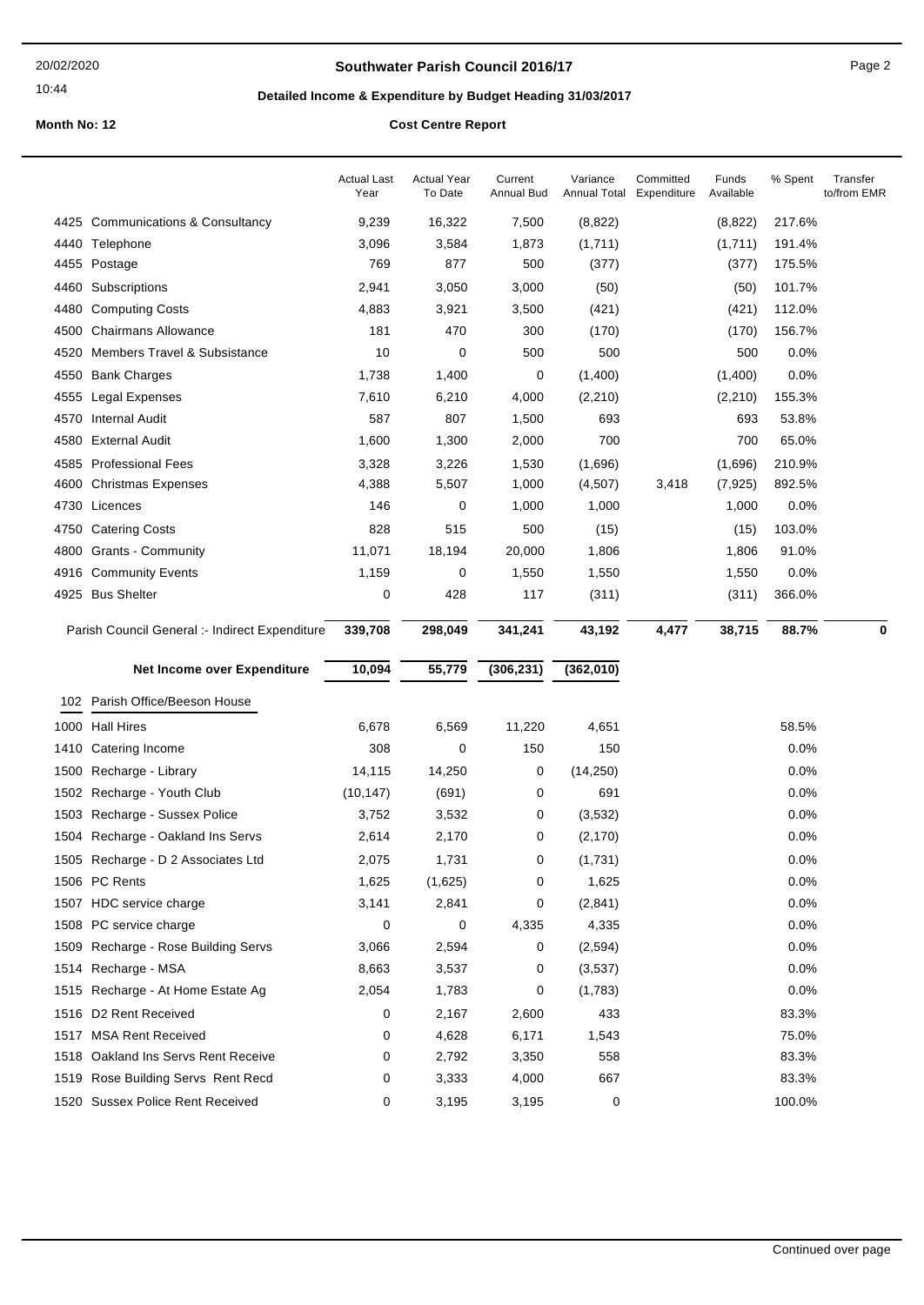### **Southwater Parish Council 2016/17** Page 3

## **Detailed Income & Expenditure by Budget Heading 31/03/2017**

|      |                                       | <b>Actual Last</b><br>Year | <b>Actual Year</b><br>To Date | Current<br>Annual Bud | Variance<br>Annual Total | Committed<br>Expenditure | Funds<br>Available | % Spent | Transfer<br>to/from EMR |
|------|---------------------------------------|----------------------------|-------------------------------|-----------------------|--------------------------|--------------------------|--------------------|---------|-------------------------|
|      | 1522 Lower Office 1 Rent Received     | 0                          | 0                             | 2,167                 | 2,167                    |                          |                    | 0.0%    |                         |
|      | 1523 At Home Estates Rent Received    | 0                          | 2,022                         | 4,788                 | 2,766                    |                          |                    | 42.2%   |                         |
| 1524 | Upper Office 2 Rent Received          | 0                          | 0                             | 4,667                 | 4,667                    |                          |                    | 0.0%    |                         |
| 1525 | Upper Office 3 Rent Received          | 0                          | 0                             | 4,112                 | 4,112                    |                          |                    | 0.0%    |                         |
| 1526 | Upper Office 4 Rent Received          | 0                          | 0                             | 2,599                 | 2,599                    |                          |                    | 0.0%    |                         |
|      | 1528 Youth Club Rent Received         | 0                          | 0                             | 7,635                 | 7,635                    |                          |                    | 0.0%    |                         |
| 1529 | Youth Club Office Rent Receive        | 0                          | 0                             | 1,552                 | 1,552                    |                          |                    | 0.0%    |                         |
| 1530 | Lobby/Store Rent Received             | 0                          | 0                             | 1,728                 | 1,728                    |                          |                    | 0.0%    |                         |
| 1535 | D2 Service Charges Received           | 0                          | 0                             | 1,031                 | 1,031                    |                          |                    | 0.0%    |                         |
| 1536 | <b>MSA Service Charges Received</b>   | 0                          | 0                             | 1,813                 | 1,813                    |                          |                    | 0.0%    |                         |
| 1537 | Oakland Ins Service Charge Rec        | 0                          | 0                             | 1,287                 | 1,287                    |                          |                    | 0.0%    |                         |
| 1538 | Rose Building Service Chgs Rec        | 0                          | 0                             | 1,961                 | 1,961                    |                          |                    | 0.0%    |                         |
| 1539 | Sussex Police Service Chgs Rec        | 0                          | 0                             | 2,593                 | 2,593                    |                          |                    | 0.0%    |                         |
| 1540 | <b>WSCC Library Service Chgs Recd</b> | 0                          | 0                             | 12,930                | 12,930                   |                          |                    | 0.0%    |                         |
| 1541 | Lower Office 1 Service Chg Rec        | 0                          | 0                             | 635                   | 635                      |                          |                    | 0.0%    |                         |
|      | 1542 At Home Estates Serv Chgs Recd   | 0                          | 254                           | 1,407                 | 1,153                    |                          |                    | 18.0%   |                         |
| 1543 | Upper Office2 Service Chg Recd        | 0                          | 0                             | 1,372                 | 1,372                    |                          |                    | 0.0%    |                         |
| 1544 | Upper Office3 Service Chg Recd        | 0                          | 0                             | 1,209                 | 1,209                    |                          |                    | 0.0%    |                         |
| 1545 | Upper Office4 Service Chg Recd        | 0                          | 0                             | 763                   | 763                      |                          |                    | 0.0%    |                         |
| 1546 | Parish Council Service Chg Rec        | 0                          | 0                             | 13,608                | 13,608                   |                          |                    | 0.0%    |                         |
| 1547 | Youth Club Service Chgs Recd          | 0                          | 0                             | 8,925                 | 8,925                    |                          |                    | 0.0%    |                         |
|      | 1548 Youth Club Office Serv Chg Rec   | 0                          | 0                             | 456                   | 456                      |                          |                    | 0.0%    |                         |
| 1549 | Lobby/Store Service Chgs Recd         | 0                          | 0                             | 508                   | 508                      |                          |                    | 0.0%    |                         |
|      | 1800 Miscellaneous Income             | 25                         | 0                             | 0                     | 0                        |                          |                    | 0.0%    |                         |
|      | Parish Office/Beeson House :- Income  | 37,970                     | 55,081                        | 114,766               | 59,685                   |                          |                    | 48.0%   | 0                       |
|      | 4000 Salaries                         | 8,020                      | 8,261                         | 0                     | (8, 261)                 |                          | (8,261)            | 0.0%    |                         |
| 4001 | <b>Employers National Insurance</b>   | 0                          | 4                             | 0                     | (4)                      |                          | (4)                | 0.0%    |                         |
| 4003 | <b>Staff Mileage/Expenses</b>         | 25                         | 25                            | 0                     | (25)                     |                          | (25)               | 0.0%    |                         |
|      | 4105 HDC Service Charge               | 35,090                     | (10,000)                      | 0                     | 10,000                   |                          | 10,000             | 0.0%    |                         |
|      | 4110 Rates                            | 15,609                     | 19,803                        | 12,000                | (7, 803)                 |                          | (7,803)            | 165.0%  |                         |
|      | 4122 Electricity                      | 11,049                     | 10,404                        | 10,404                | (0)                      |                          | (0)                | 100.0%  |                         |
|      | 4130 Insurance                        | 1,219                      | 1,083                         | 5,202                 | 4,119                    |                          | 4,119              | 20.8%   |                         |
| 4140 | Sinking Fund                          | 0                          | 6,575                         | 0                     | (6, 575)                 |                          | (6, 575)           | 0.0%    |                         |
| 4197 | Beeson House External Charges         | 1,180                      | 764                           | 0                     | (764)                    |                          | (764)              | 0.0%    |                         |
|      | 4198 Beeson House Internal Charges    | 8,273                      | 9,480                         | 0                     | (9,480)                  |                          | (9,480)            | 0.0%    |                         |
| 4300 | <b>D2 Rental Costs</b>                | 0                          | 2,340                         | 2,600                 | 260                      |                          | 260                | 90.0%   |                         |
|      | 4302 Oakland Ins Servs Rental Costs   | 0                          | 3,015                         | 3,350                 | 335                      |                          | 335                | 90.0%   |                         |
|      | 4303 Rose Building Serv Rental Cost   | 0                          | 3,600                         | 4,000                 | 400                      |                          | 400                | 90.0%   |                         |
|      | 4304 Sussex Police Rental Costs       | 0                          | 2,876                         | 3,195                 | 319                      |                          | 319                | 90.0%   |                         |
|      | 4312 Youth Club Rental Costs          | 0                          | 7,635                         | 7,635                 | 0                        |                          | 0                  | 100.0%  |                         |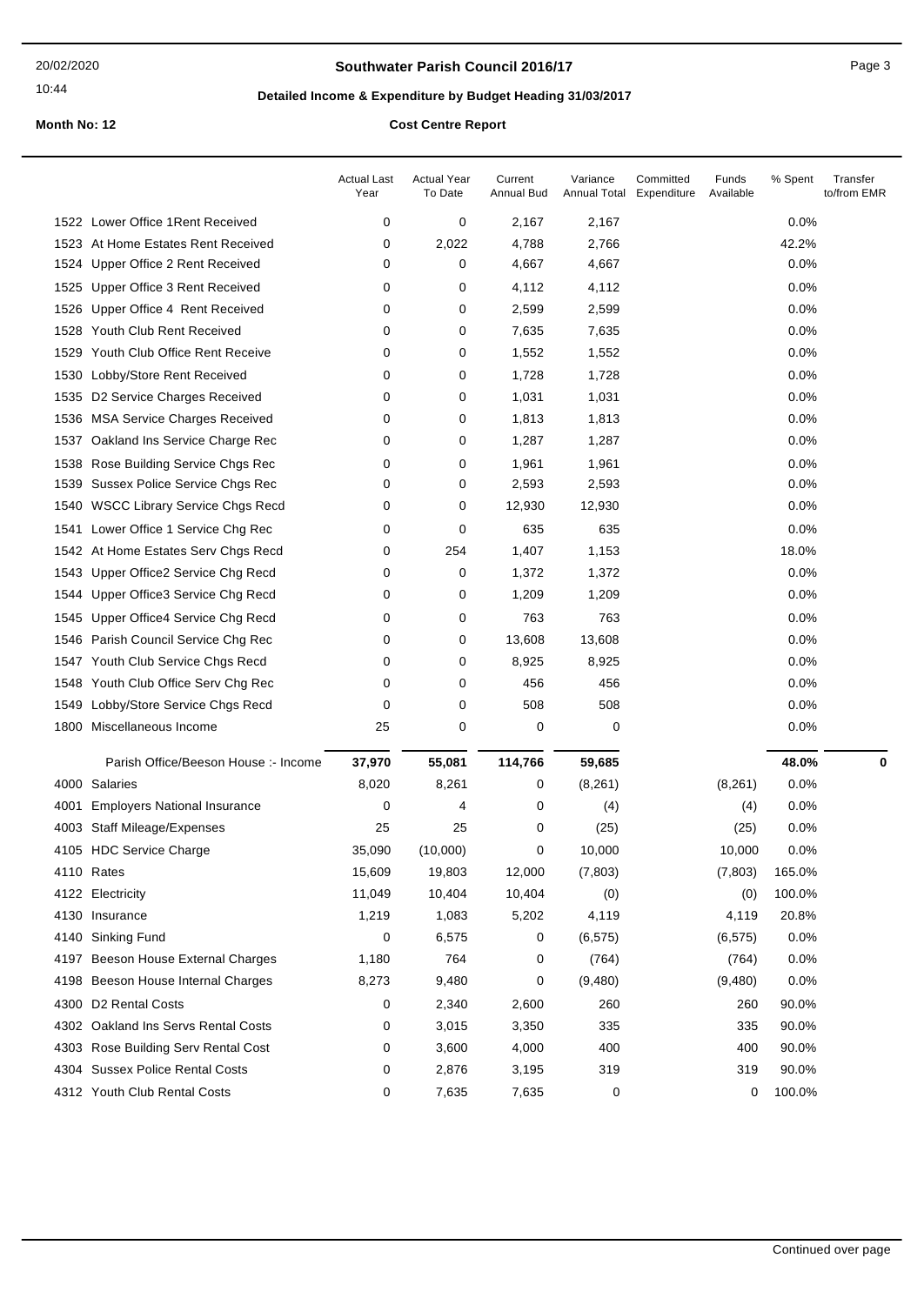### **Southwater Parish Council 2016/17** Page 4

## **Detailed Income & Expenditure by Budget Heading 31/03/2017**

|      |                                                    | <b>Actual Last</b><br>Year | <b>Actual Year</b><br>To Date | Current<br>Annual Bud | Variance<br>Annual Total | Committed<br>Expenditure | Funds<br>Available | % Spent | Transfer<br>to/from EMR |
|------|----------------------------------------------------|----------------------------|-------------------------------|-----------------------|--------------------------|--------------------------|--------------------|---------|-------------------------|
|      | 4318 Beeson House Service Charge                   | 0                          | 14,868                        | 0                     | (14, 868)                |                          | (14, 868)          | 0.0%    |                         |
| 4319 | D2 Service Charge Costs                            | 0                          | 0                             | 1,031                 | 1,031                    |                          | 1,031              | 0.0%    |                         |
| 4320 | <b>MSA Service Charge Costs</b>                    | 0                          | 0                             | 1,812                 | 1,812                    |                          | 1,812              | 0.0%    |                         |
| 4321 | Oakland Ins Service Charge Cos                     | 0                          | 0                             | 1,286                 | 1,286                    |                          | 1,286              | 0.0%    |                         |
| 4322 | Rose Build Service Charge Cost                     | 0                          | 0                             | 1,961                 | 1,961                    |                          | 1,961              | 0.0%    |                         |
| 4323 | <b>Sussex Police Service Chg Cost</b>              | 0                          | 0                             | 2,593                 | 2,593                    |                          | 2,593              | 0.0%    |                         |
| 4324 | <b>WSCC Library Service Chg Costs</b>              | 0                          | 0                             | 12,930                | 12,930                   |                          | 12,930             | 0.0%    |                         |
| 4325 | Lower Office1 Service Chg Cost                     | 0                          | 0                             | 635                   | 635                      |                          | 635                | 0.0%    |                         |
| 4326 | Upper Office1 Service Chg Cost                     | 0                          | 0                             | 1,407                 | 1,407                    |                          | 1,407              | 0.0%    |                         |
| 4327 | Upper Office2 Service Chg Cost                     | 0                          | 0                             | 1,372                 | 1,372                    |                          | 1,372              | 0.0%    |                         |
| 4328 | Upper Office3 Service Chg Cost                     | 0                          | 0                             | 1,209                 | 1,209                    |                          | 1,209              | 0.0%    |                         |
| 4329 | Upper Office4 Service Chg Cost                     | 0                          | 0                             | 763                   | 763                      |                          | 763                | 0.0%    |                         |
| 4330 | ParishCouncil Service Chg Cost                     | 0                          | 0                             | 23,498                | 23,498                   |                          | 23,498             | 0.0%    |                         |
| 4550 | <b>Bank Charges</b>                                | 184                        | 0                             | 0                     | 0                        |                          | 0                  | 0.0%    |                         |
| 4555 | Legal Expenses                                     | 0                          | 3,760                         | 0                     | (3,760)                  |                          | (3,760)            | 0.0%    |                         |
| 4585 | <b>Professional Fees</b>                           | 0                          | 750                           | 0                     | (750)                    |                          | (750)              | 0.0%    |                         |
|      | 4730 Licences                                      | 0                          | 146                           | 0                     | (146)                    |                          | (146)              | 0.0%    |                         |
|      | Parish Office/Beeson House :- Indirect Expenditure | 80,650                     | 85,387                        | 98,883                | 13,496                   | 0                        | 13,496             | 86.4%   | 0                       |
|      |                                                    |                            |                               |                       |                          |                          |                    |         |                         |
|      | Net Income over Expenditure                        | (42, 681)                  | (30, 306)                     | 15,883                | 46,190                   |                          |                    |         |                         |
| 105  |                                                    |                            |                               |                       |                          |                          |                    |         |                         |
| 1000 | Leisure Centre & Gym<br><b>Hall Hires</b>          |                            |                               |                       |                          |                          |                    | 93.8%   |                         |
| 1005 | Memberships                                        | 63,432<br>1,508            | 68,884<br>1,645               | 73,440<br>0           | 4,556                    |                          |                    | 0.0%    |                         |
| 1010 | <b>Gym Fees</b>                                    |                            | 76,790                        | 86,000                | (1,645)                  |                          |                    | 89.3%   |                         |
| 1011 | Inductions                                         | 80,981<br>2,250            | 1,920                         | 2,448                 | 9,210<br>528             |                          |                    | 78.4%   |                         |
| 1092 |                                                    | 174                        | 0                             | 104                   | 104                      |                          |                    | 0.0%    |                         |
| 1300 | Sports Equipment Income<br>Junior Coaching         | 2,915                      | 2,099                         | 6,854                 | 4,756                    |                          |                    | 30.6%   |                         |
| 1301 | Coaching Instruction                               | 14,756                     | 12,772                        | 18,000                | 5,228                    |                          |                    | 71.0%   |                         |
|      | 1400 Function Income                               | 0                          | 0                             | 3,745                 | 3,745                    |                          |                    | 0.0%    |                         |
|      | 1410 Catering Income                               | 96                         | 0                             | 9,988                 | 9,988                    |                          |                    | 0.0%    |                         |
| 1420 | Bar Income                                         | 7,064                      | 7,551                         | 7,803                 | 252                      |                          |                    | 96.8%   |                         |
| 1425 | <b>Holiday Club</b>                                | 881                        | 699                           | 1,530                 | 831                      |                          |                    | 45.7%   |                         |
| 1427 | Archery Income                                     | 1,067                      | 876                           | 5,875                 | 5,000                    |                          |                    | 14.9%   |                         |
| 1800 | Miscellaneous Income                               | 89                         | 53                            | 30,000                | 29,947                   |                          |                    | 0.2%    |                         |
|      | Leisure Centre & Gym :- Income                     | 175,213                    | 173,288                       | 245,788               | 72,500                   |                          |                    | 70.5%   | 0                       |
| 4000 | Salaries                                           | 93,900                     | 98,606                        | 106,128               | 7,522                    |                          | 7,522              | 92.9%   |                         |
| 4001 | <b>Employers National Insurance</b>                | 5,899                      | 7,064                         | 6,739                 | (325)                    |                          | (325)              | 104.8%  |                         |
| 4002 | <b>Employers Pension Contribution</b>              | 24,136                     | 29,660                        | 23,348                | (6, 312)                 |                          | (6, 312)           | 127.0%  |                         |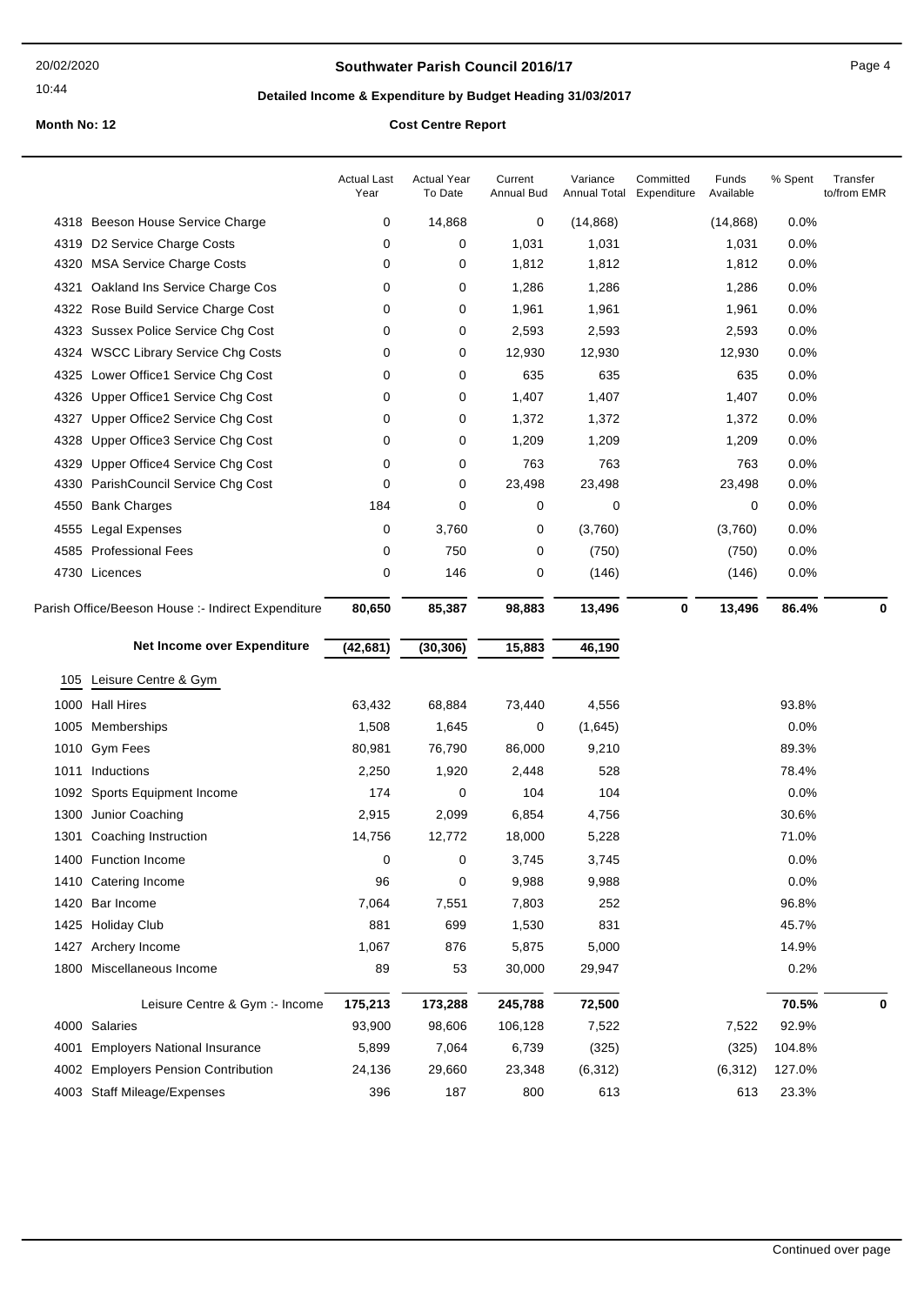### **Southwater Parish Council 2016/17** Page 5

## **Detailed Income & Expenditure by Budget Heading 31/03/2017**

|                                              | <b>Actual Last</b><br>Year | <b>Actual Year</b><br>To Date | Current<br>Annual Bud | Variance<br>Annual Total | Committed<br>Expenditure | Funds<br>Available | % Spent    | Transfer<br>to/from EMR |
|----------------------------------------------|----------------------------|-------------------------------|-----------------------|--------------------------|--------------------------|--------------------|------------|-------------------------|
| 4030 Training/Courses                        | 818                        | 415                           | 1,200                 | 785                      | 40                       | 745                | 37.9%      |                         |
| Uniform<br>4070                              | 301                        | 176                           | 204                   | 28                       |                          | 28                 | 86.3%      |                         |
| 4080 Health & Safety                         | 439                        | 509                           | 612                   | 103                      |                          | 103                | 83.1%      |                         |
| 4100 HDC Rent                                | 20,525                     | 0                             | 0                     | 0                        |                          | $\mathbf 0$        | 0.0%       |                         |
| Rates<br>4110                                | 22,678                     | 22,862                        | 22,997                | 135                      |                          | 135                | 99.4%      |                         |
| 4115 Water & Sewage                          | 1,326                      | 328                           | 1,353                 | 1,025                    |                          | 1,025              | 24.2%      |                         |
| 4120 Gas                                     | 5,446                      | 6,168                         | 6,630                 | 462                      |                          | 462                | 93.0%      |                         |
| 4122 Electricity                             | 7,324                      | 7,650                         | 7,650                 | (0)                      |                          | (0)                | 100.0%     |                         |
| 4155 Cleaning Materials                      | 3,440                      | 3,322                         | 3,500                 | 178                      |                          | 178                | 94.9%      |                         |
| <b>Refuse Collection</b><br>4157             | 1,128                      | 787                           | 900                   | 113                      |                          | 113                | 87.4%      |                         |
| 4160 Window Cleaning                         | 210                        | 245                           | 286                   | 41                       |                          | 41                 | 85.8%      |                         |
| 4175 Maintenance                             | 8,756                      | 10,793                        | 20,000                | 9,207                    | 307                      | 8,900              | 55.5%      |                         |
| 4177 Fire & Smoke Alarm                      | 1,216                      | 746                           | 1,500                 | 754                      |                          | 754                | 49.7%      |                         |
| 4178 CCTV                                    | 0                          | 0                             | 1,000                 | 1,000                    |                          | 1,000              | 0.0%       |                         |
| 4180<br><b>Improvement Projects</b>          | 2,035                      | 0                             | 33,823                | 33,823                   |                          | 33,823             | 0.0%       |                         |
| <b>Printing &amp; Stationery</b><br>4400     | 476                        | 158                           | 1,000                 | 842                      |                          | 842                | 15.8%      |                         |
| 4405<br><b>Photocopier Costs</b>             | 410                        | 242                           | 638                   | 396                      |                          | 396                | 37.9%      |                         |
| 4415 Marketing                               | 1,160                      | 1,907                         | 4,080                 | 2,173                    |                          | 2,173              | 46.7%      |                         |
| 4430<br><b>Holiday Club</b>                  | 444                        | 510                           | 300                   | (210)                    |                          | (210)              | 170.0%     |                         |
| 4440<br>Telephone                            | 708                        | 847                           | 969                   | 122                      |                          | 122                | 87.4%      |                         |
| 4455<br>Postage                              | 115                        | 99                            | 255                   | 156                      |                          | 156                | 38.6%      |                         |
| 4480<br><b>Computing Costs</b>               | 506                        | 680                           | 1,500                 | 820                      |                          | 820                | 45.4%      |                         |
| <b>Bank Charges</b><br>4550                  | 1,163                      | 1,001                         | 1,500                 | 499                      |                          | 499                | 66.7%      |                         |
| 4585<br><b>Professional Fees</b>             | 204                        | 2,185                         | 0                     | (2, 185)                 |                          | (2, 185)           | 0.0%       |                         |
| 4600<br><b>Christmas Expenses</b>            | 0                          | 28                            | 0                     | (28)                     |                          | (28)               | 0.0%       |                         |
| Junior Coaching<br>4690                      | 1,675                      | 96                            | 0                     | (96)                     |                          | (96)               | 0.0%       |                         |
| 4691<br>Coaching Instruction                 | 7,705                      | 6,980                         | 12,536                | 5,556                    | 60                       | 5,496              | 56.2%      |                         |
| 4692 Sports Equipment                        | (3,707)                    | 16,510                        | 19,380                | 2,870                    |                          | 2,870              | 85.2%      |                         |
| 4700 Bar Purchases                           | 4,613                      | 4,376                         | 4,284                 | (92)                     |                          | (92)               | 102.1%     |                         |
| 4730 Licences                                | 2.042                      | 2,054                         | 2,800                 | 746                      |                          | 746                | 73.4%      |                         |
| 4740 Archery Expenditure                     | 488                        | 254                           | 663                   | 409                      |                          | 409                | 38.3%      |                         |
| 4750 Catering Costs                          | 124                        | 495                           | 6,000                 | 5,505                    |                          | 5,505              | 8.3%       |                         |
| Leisure Centre & Gym :- Indirect Expenditure | 218,099                    | 227,938                       | 294,574               | 66,636                   | 407                      | 66,229             | 77.5%      | 0                       |
| Net Income over Expenditure                  | (42, 886)                  | (54, 650)                     | (48, 786)             | 5,864                    |                          |                    |            |                         |
| Easteds Barn<br>110                          |                            |                               |                       |                          |                          |                    |            |                         |
| 1000 Hall Hires                              | 11,606                     | 11,668                        | 20,000                | 8,332                    |                          |                    | 58.3%      |                         |
| 1800 Miscellaneous Income                    | 3                          | (15)                          | 31                    | 46                       |                          |                    | $(48.1\%)$ |                         |
|                                              |                            |                               |                       |                          |                          |                    |            |                         |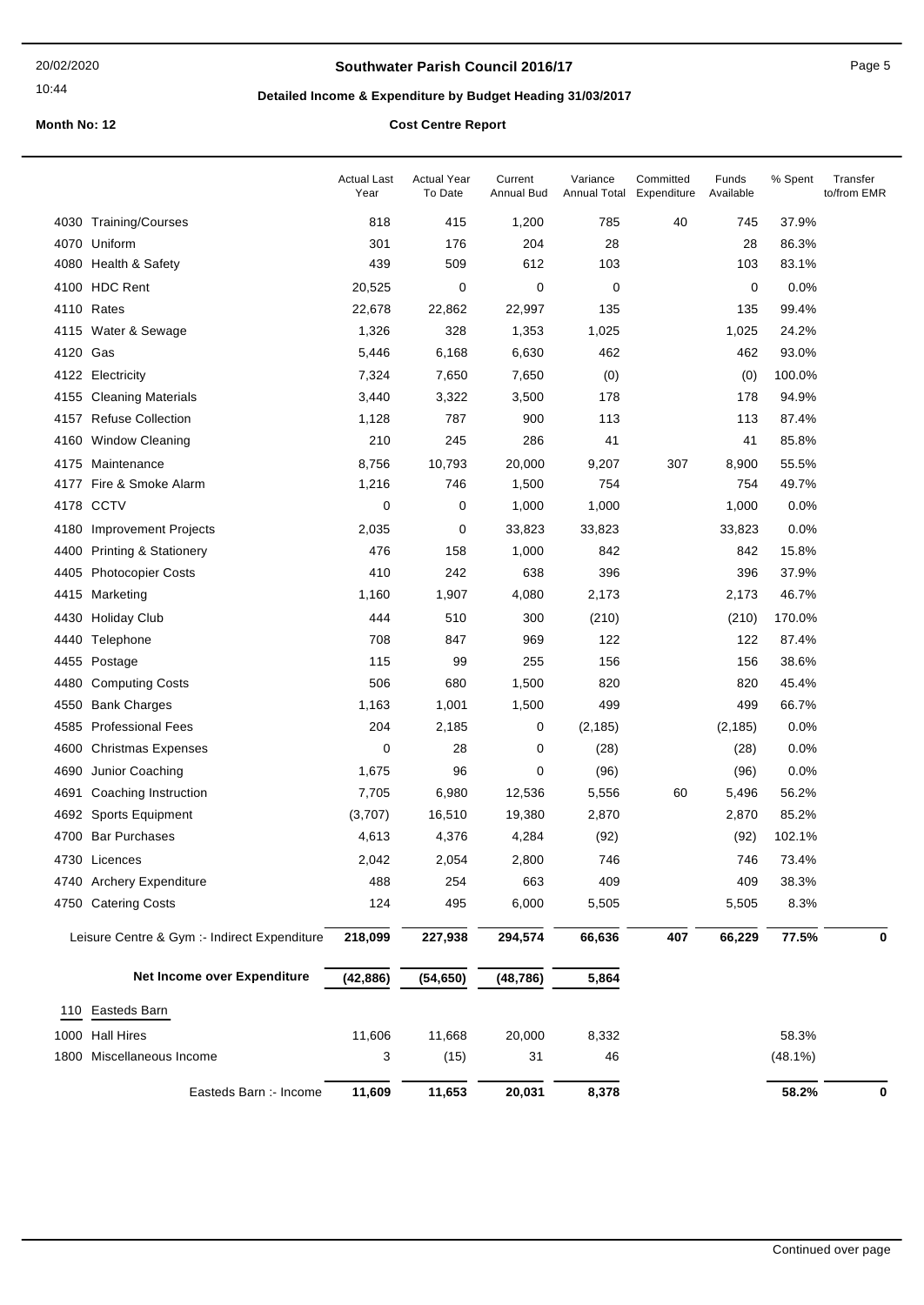### **Southwater Parish Council 2016/17** Page 6

## **Detailed Income & Expenditure by Budget Heading 31/03/2017**

|      |                                      | <b>Actual Last</b><br>Year | <b>Actual Year</b><br>To Date | Current<br>Annual Bud | Variance<br>Annual Total | Committed<br>Expenditure | Funds<br>Available | % Spent | Transfer<br>to/from EMR |
|------|--------------------------------------|----------------------------|-------------------------------|-----------------------|--------------------------|--------------------------|--------------------|---------|-------------------------|
|      | 4000 Salaries                        | 1,662                      | 1,790                         | 0                     | (1,790)                  |                          | (1,790)            | 0.0%    |                         |
| 4001 | <b>Employers National Insurance</b>  | 0                          | 4                             | 0                     | (4)                      |                          | (4)                | 0.0%    |                         |
| 4003 | <b>Staff Mileage/Expenses</b>        | 200                        | 150                           | 0                     | (150)                    |                          | (150)              | 0.0%    |                         |
| 4080 | Health & Safety                      | 0                          | 13                            | $\mathbf 0$           | (13)                     |                          | (13)               | 0.0%    |                         |
|      | 4110 Rates                           | 1,416                      | 1,428                         | 1,694                 | 266                      |                          | 266                | 84.3%   |                         |
|      | 4115 Water & Sewage                  | 231                        | 246                           | 220                   | (25)                     |                          | (25)               | 111.6%  |                         |
| 4120 | Gas                                  | 788                        | 490                           | 1,040                 | 550                      |                          | 550                | 47.1%   |                         |
|      | 4122 Electricity                     | 442                        | 763                           | 624                   | (139)                    |                          | (139)              | 122.3%  |                         |
|      | 4155 Cleaning Materials              | 722                        | 847                           | 936                   | 89                       |                          | 89                 | 90.5%   |                         |
|      | 4157 Refuse Collection               | 58                         | 0                             | 0                     | 0                        |                          | 0                  | 0.0%    |                         |
|      | 4175 Maintenance                     | 452                        | 339                           | 510                   | 171                      |                          | 171                | 66.6%   |                         |
| 4177 | Fire & Smoke Alarm                   | 937                        | 851                           | 255                   | (596)                    |                          | (596)              | 333.6%  |                         |
|      | 4440 Telephone                       | 126                        | 245                           | 204                   | (41)                     |                          | (41)               | 120.2%  |                         |
|      | 4585 Professional Fees               | 0                          | 450                           | 0                     | (450)                    |                          | (450)              | 0.0%    |                         |
|      | 4730 Licences                        | 70                         | 70                            | 0                     | (70)                     |                          | (70)               | 0.0%    |                         |
|      | Easteds Barn :- Indirect Expenditure | 7,104                      | 7,686                         | 5,484                 | (2, 202)                 | $\bf{0}$                 | (2, 202)           | 140.1%  | 0                       |
|      | Net Income over Expenditure          | 4,505                      | 3,967                         | 14,547                | 10,580                   |                          |                    |         |                         |
| 120  | Church Lane                          |                            |                               |                       |                          |                          |                    |         |                         |
|      | 4110 Rates                           | 0                          | 617                           | 0                     | (617)                    |                          | (617)              | 0.0%    |                         |
|      | 4122 Electricity                     | 0                          | 172                           | 0                     | (172)                    |                          | (172)              | 0.0%    |                         |
|      | 4425 Communications & Consultancy    | 0                          | 350                           | 0                     | (350)                    |                          | (350)              | 0.0%    |                         |
| 4555 | Legal Expenses                       | 0                          | 5,264                         | 0                     | (5,264)                  |                          | (5,264)            | 0.0%    |                         |
|      | 4585 Professional Fees               | 0                          | 3,830                         | 0                     | (3,830)                  |                          | (3,830)            | 0.0%    |                         |
|      | Church Lane :- Indirect Expenditure  | 0                          | 10,233                        | $\bf{0}$              | (10, 233)                | $\bf{0}$                 | (10, 233)          |         | 0                       |
|      | <b>Net Expenditure</b>               | $\bf{0}$                   | (10, 233)                     | 0                     | 10,233                   |                          |                    |         |                         |
|      |                                      |                            |                               |                       |                          |                          |                    |         |                         |
|      | 901 Ringfenced                       |                            |                               |                       |                          |                          |                    |         |                         |
|      | 1909 West Sx Highways                | 0                          | 1,500                         | 0                     | (1,500)                  |                          |                    | 0.0%    |                         |
|      | 1910 Income Youth Ringfenced         | 4,310                      | 4,554                         | 0                     | (4, 554)                 |                          |                    | 0.0%    |                         |
| 1911 | Income Little Barn Owls              | 6,603                      | 8,150                         | 0                     | (8, 150)                 |                          |                    | 0.0%    |                         |
|      | 1914 Income - Public OS R/F          | 66                         | 0                             | 0                     | 0                        |                          |                    | 0.0%    |                         |
|      | 1916 Income - Skatepark R/F          | 11,981                     | 0                             | 0                     | 0                        |                          |                    | 0.0%    |                         |
|      | 1919 Income - Young at Heart         | 274                        | 377                           | 0                     | (377)                    |                          |                    | 0.0%    |                         |
| 1920 | Income - Neighbourhood Plan          | 3,619                      | 0                             | 0                     | 0                        |                          |                    | 0.0%    |                         |
| 1921 | Income MUGA R/F                      | 10,503                     | 9,354                         | 0                     | (9, 354)                 |                          |                    | 0.0%    |                         |
|      | 1928 Income Luncheon Club            | 2,579                      | 3,636                         | 0                     | (3,636)                  |                          |                    | 0.0%    |                         |
|      | 1930 Income - SWAT R/F               | 2,699                      | 0                             | 0                     | 0                        |                          |                    | 0.0%    |                         |
|      | 1931 Roundabouts R/F                 | 0                          | 5,975                         | 0                     | (5,975)                  |                          |                    | 0.0%    |                         |